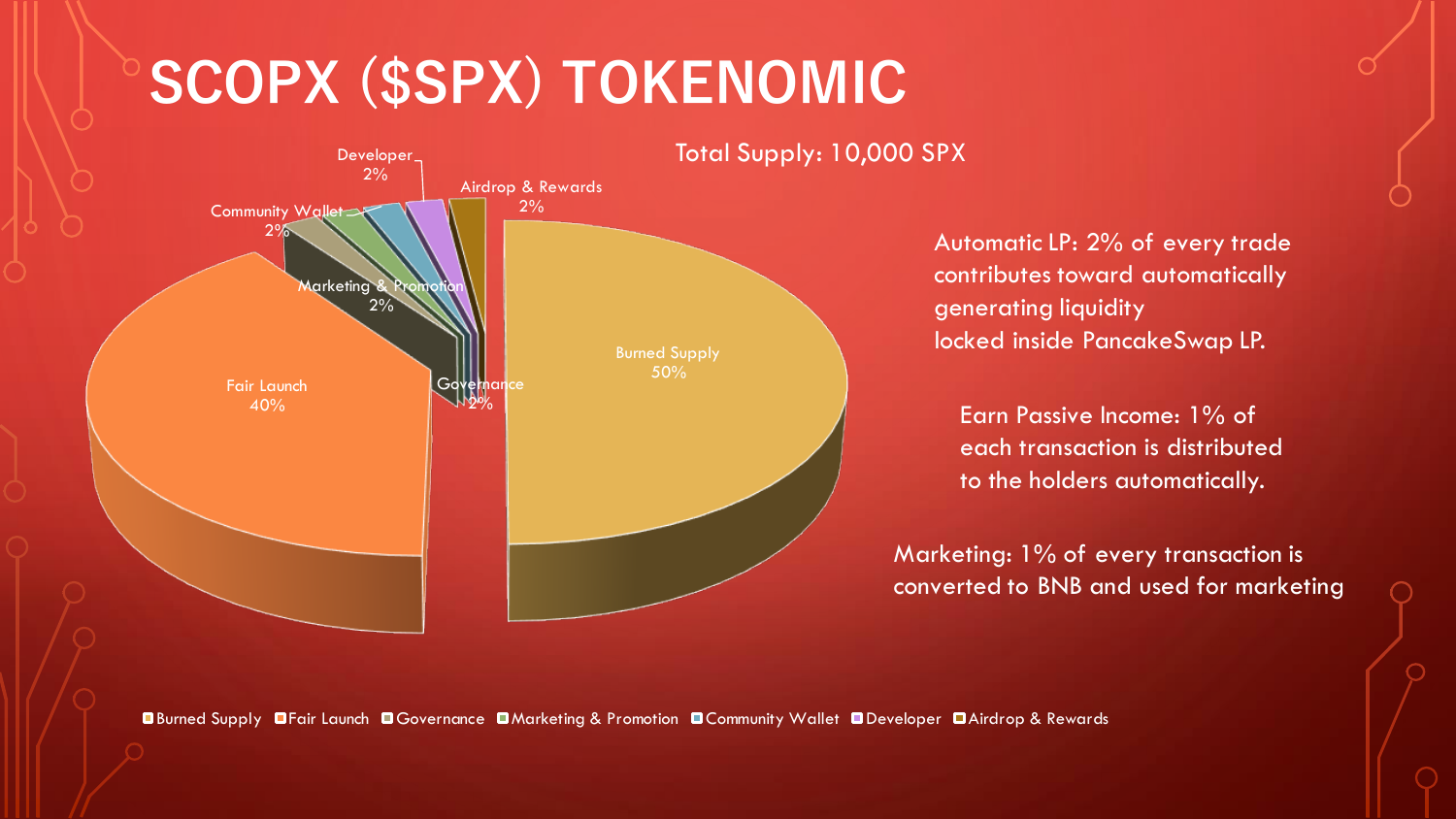

# SCOPX ROADMAP

 $\bigcirc$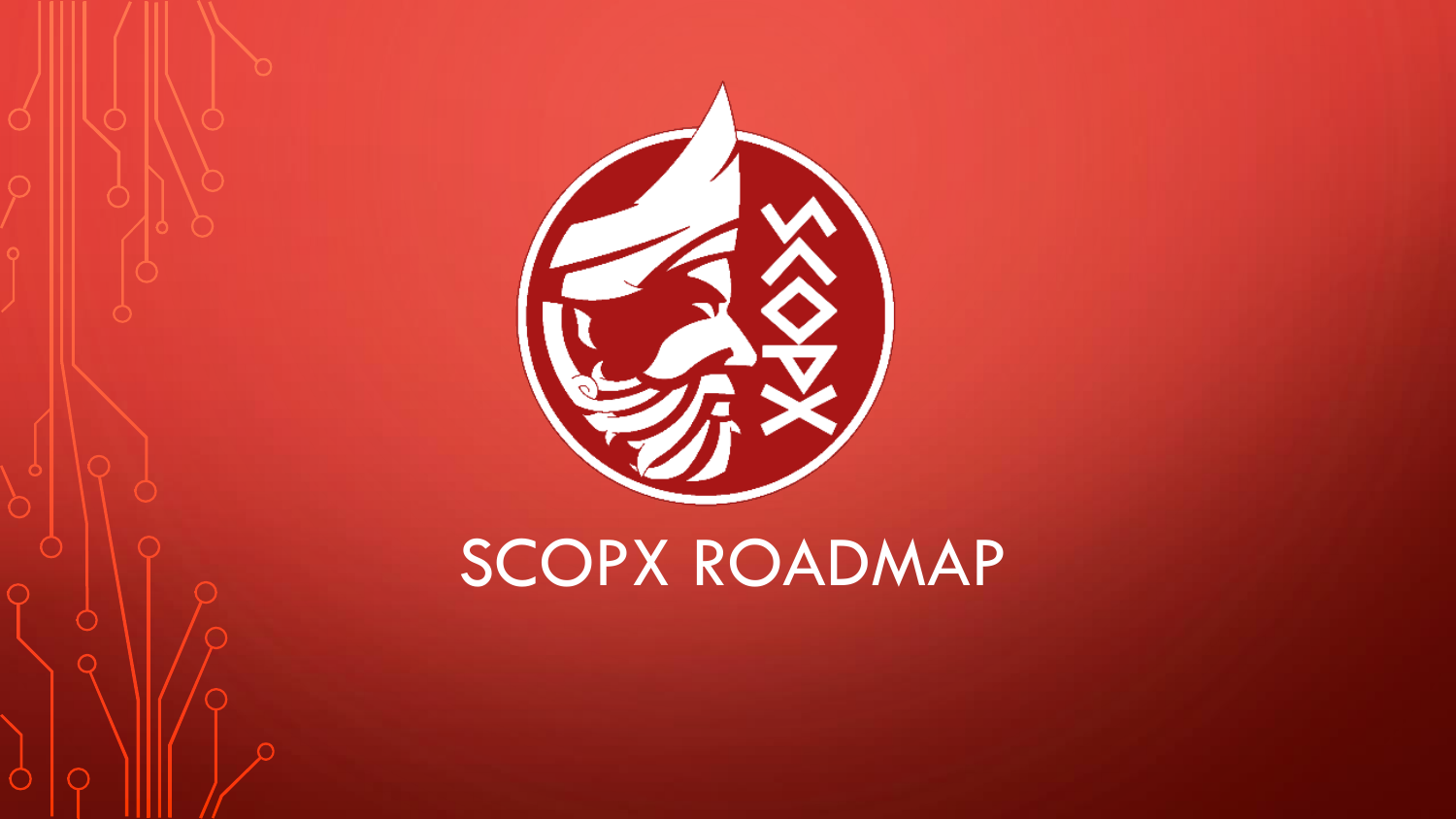

# SCOPX ROADMAP - PHASE 1: Q2 2021

- **BSC Smart Contract Design: Our smart contract has successfully deployed and tested on Binance Smart Chain Testnet.**
- **BSC Compilation & Deployment:** Successfully compiled and deployed the Smart Contract on BSC Mainnet (BEP20)
- **SCOP Community Fairlaunch**: Kicking-off the SCOP Community Fairlaunch at Pancakeswap and initiating Public Sale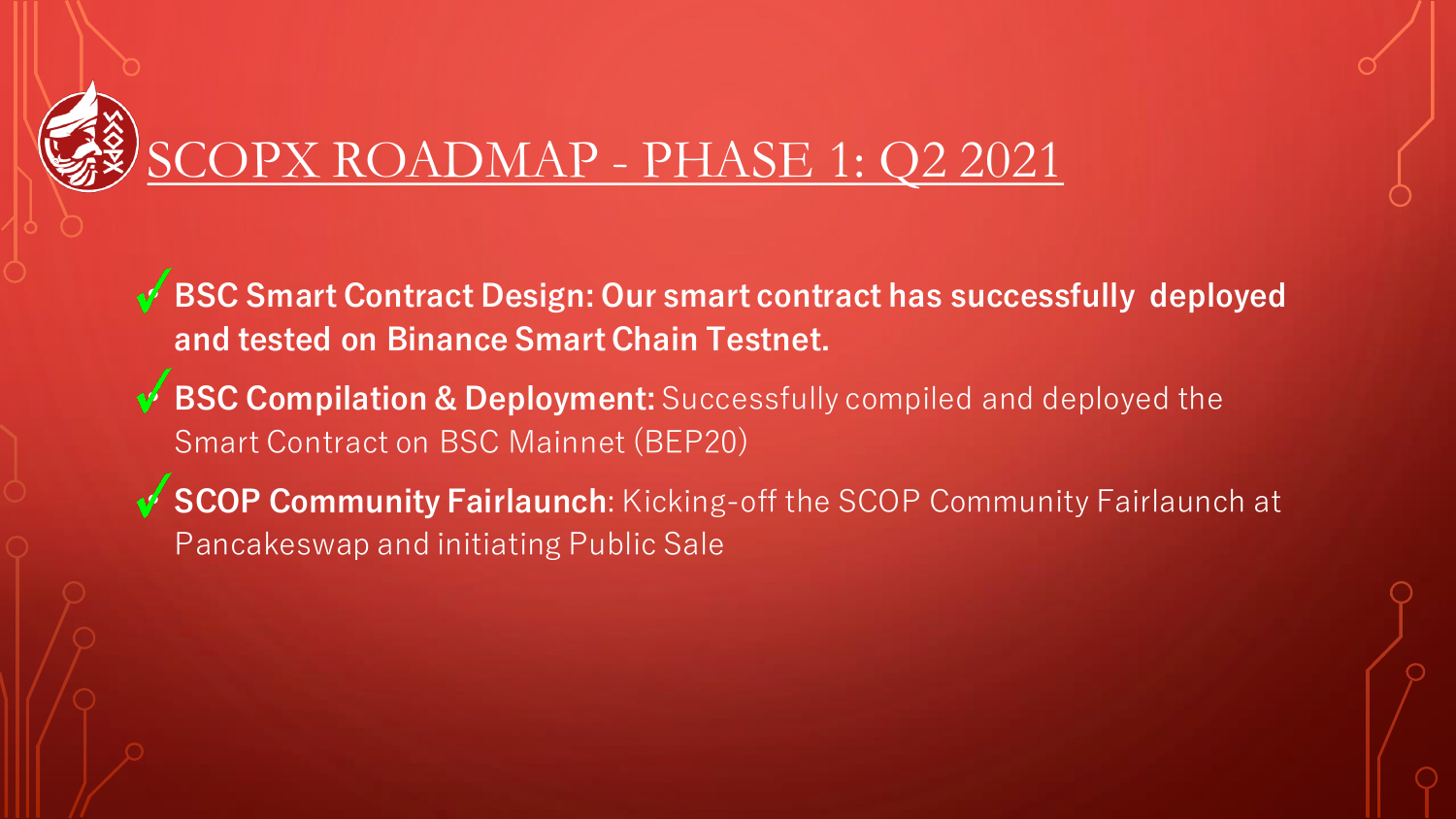

## SCOPX ROADMAP - PHASE 2: Q3 2021

- **Website Design**: Deploying SCOPXTOKEN.ORG for informational purpose about our project
- **BSC Safety & Secure Audit**: Auditing and Analyzing of Smart Contract by Solidity Finance
- **Whitepaper v1.0**: Official Whitepaper for SCOPX Version 1.0
- **Official Listing on Coingecko & Coinmarketcap**: Applying for SCOPX listing on Coingecko and Coinmarketcap
- **Marketing Campaign:** Implementation of massive marketing strategies
- Designed and developing for our Daps Website: scopxtoken.nft
- **Massive marketing campaign using various platforms such as social media, billboards and etc. Partnership with reputable international marketing and advertising companies so as to expand SCOPX to potential investors**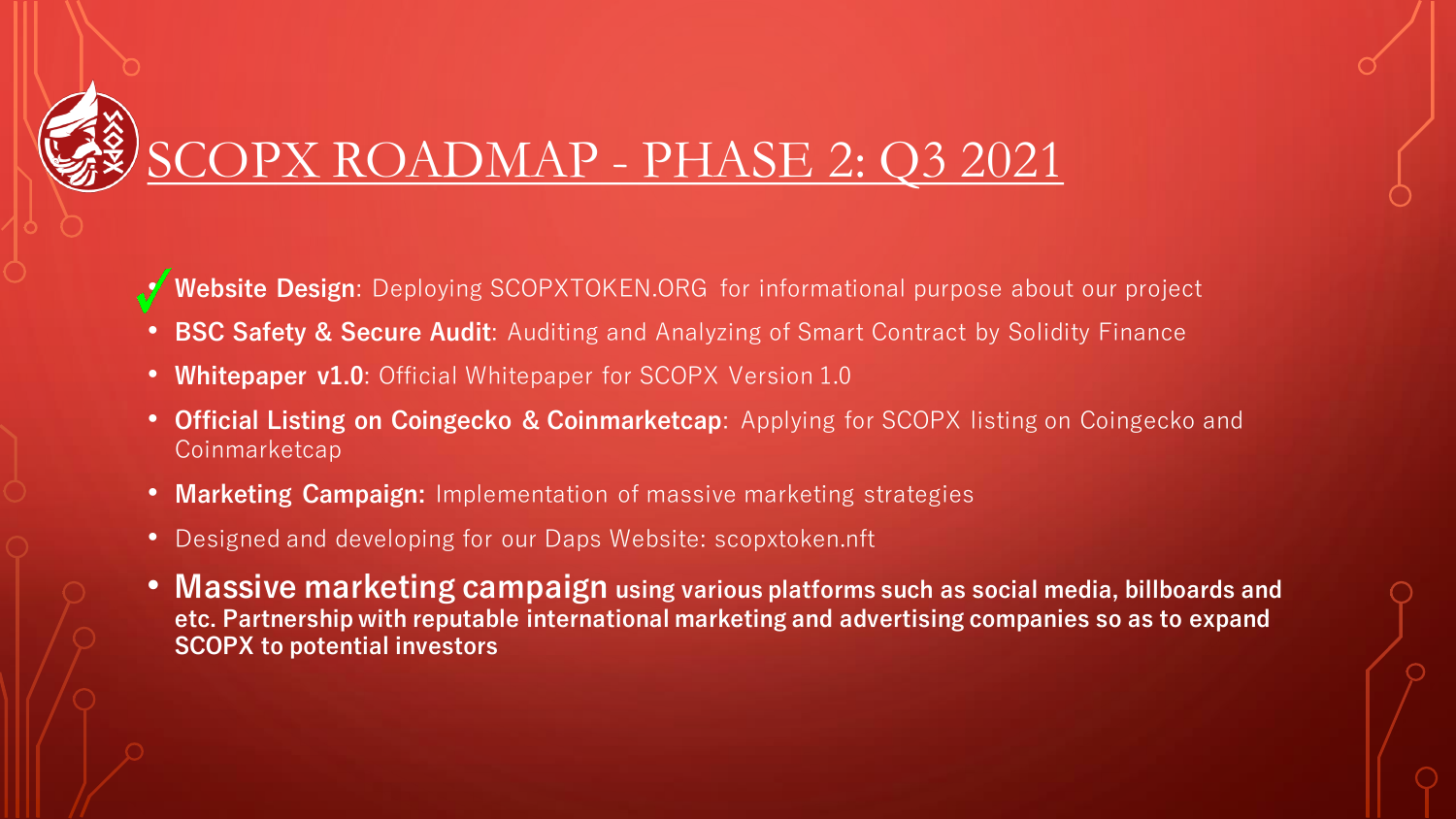#### SCOPX ROADMAP - PHASE 3: Q4 2021

- **Developing and deployed our Daps Website NFT Platform & Marketplace:** scopxtoken.nft on Binance Smart Chain platform (Version 1.0)
- **Polygon Smart Contract Design:** Successfully testing out SCOPX's Smart Contact ERC-20 on Polygon Testnet and deploying SC to Polygon Mainnet
- **Bridging BSC-Polygon (Matic):** Bridge SCOPX on BSC-PolygonChain
- **Listing on DEX & CEX:** Quickswap, Waultswap & Uniswap, and other CEXs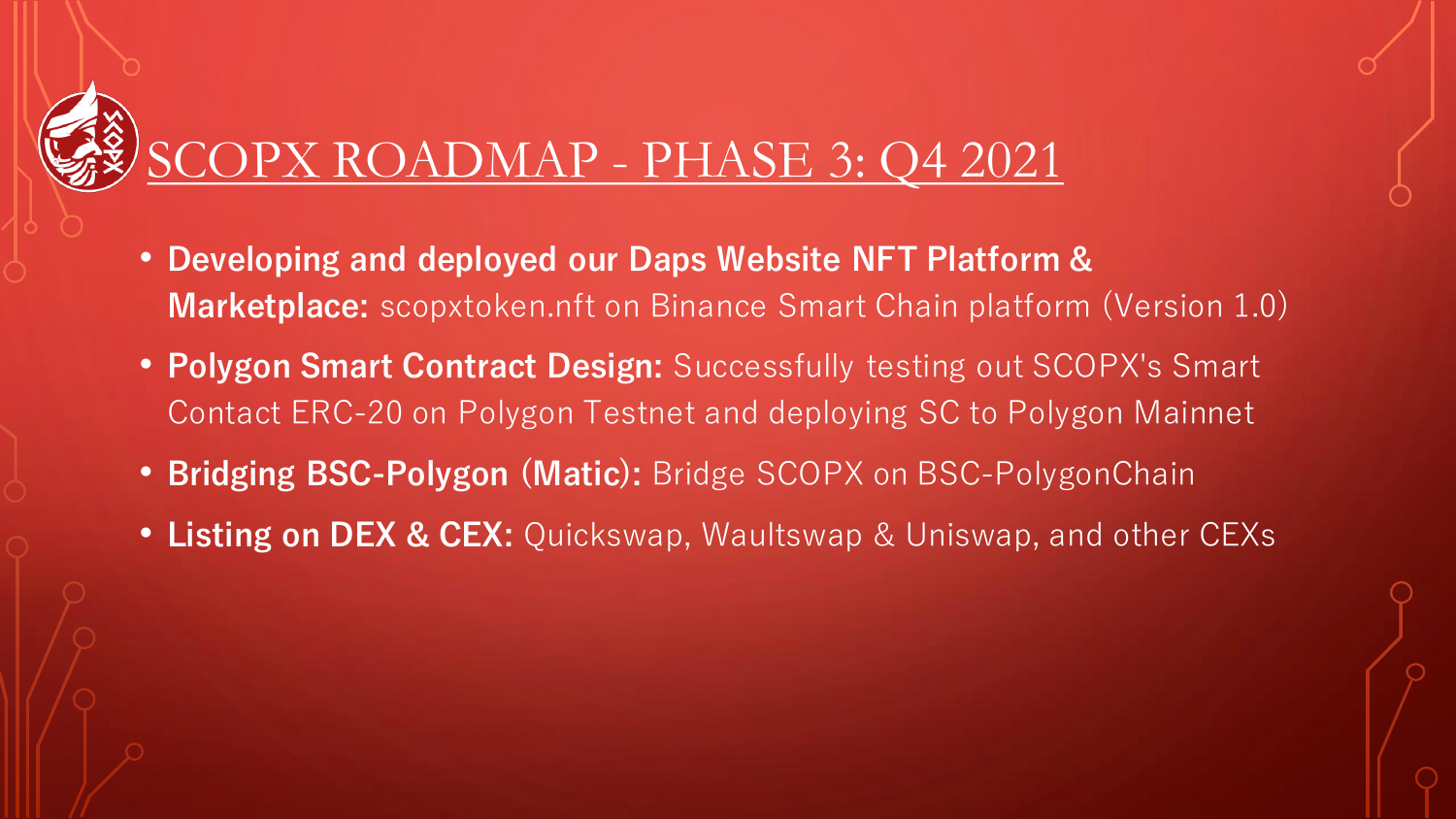

## SCOPX ROADMAP - PHASE 4: Q1 2022

- **Legalities:** Aligning SCOPX project to meet international cryptocurrency standards and requirements
- **Rebranding:** Rebranding of SCOPX to a new symbol and image according to international standard
- **Upgrading our Daps (scopxtoken.nft) version 2.0: NFT Platform & Marketplace** Enhanced by integrating more features & functionalities including integrating PolygonChain minting platform and Opensea (NFT marketplace) in our Daps Website and Mobile DApps. \$SPX will become utility token for all of these services.
- **Massive marketing campaign using various platforms such as social media, billboards and etc.**
- **Partnership with reputable international marketing and advertising companies so as to expand SCOPX to potential investors.**